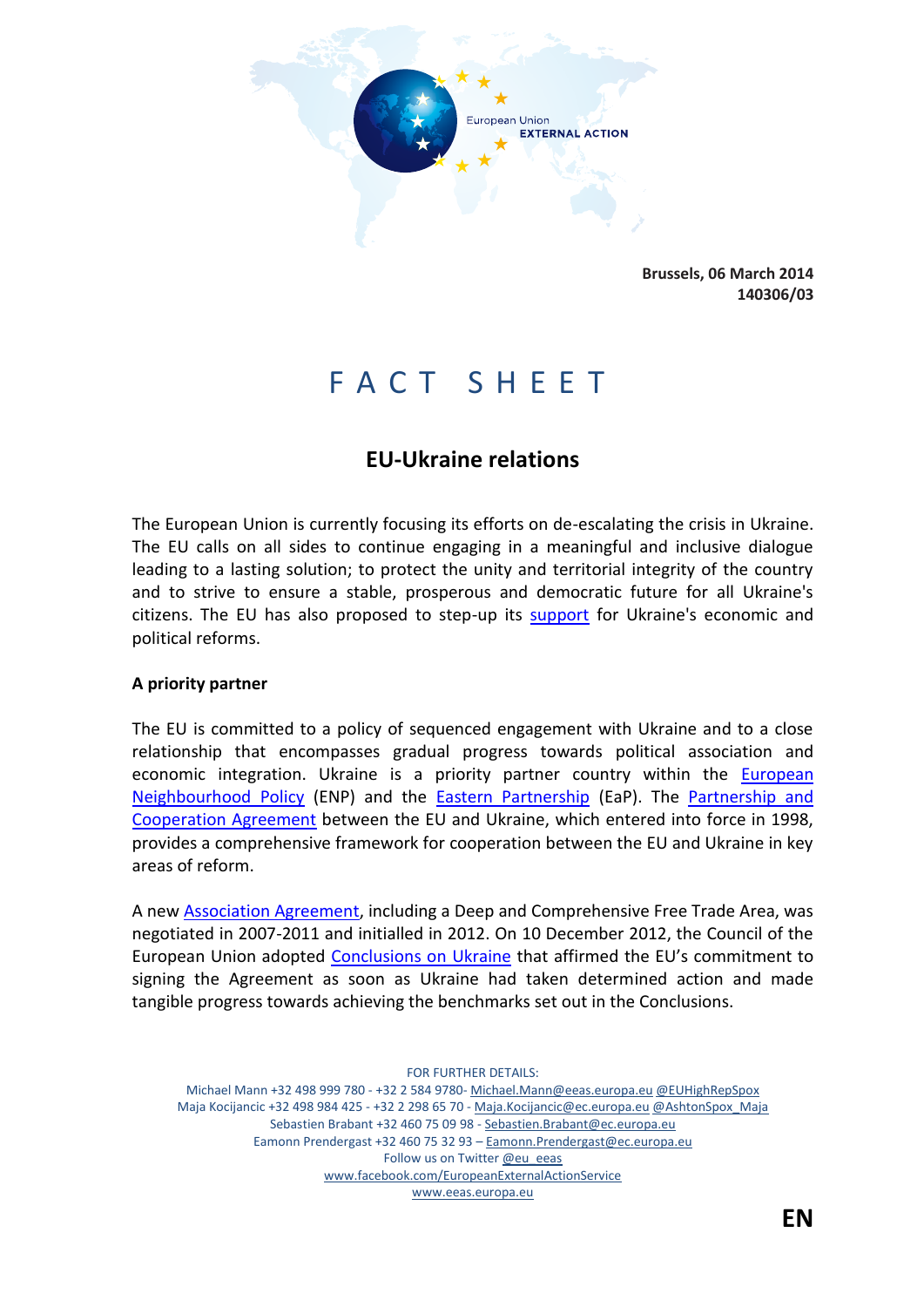An updated version of the [EU-Ukraine Association Agenda](http://www.eeas.europa.eu/ukraine/docs/eu_ukr_ass_agenda_24jun2013.pdf) was also endorsed by the EU-Ukraine Cooperation Council on 24 June 2013<sup>1</sup>.

On 21 November 2013, the Cabinet of Ministers of Ukraine took a decision to suspend preparations to sign the Association Agreement at the [Eastern Partnership Summit in](http://eeas.europa.eu/statements/docs/2013/131129_05_en.pdf)  [Vilnius.](http://eeas.europa.eu/statements/docs/2013/131129_05_en.pdf) The EU has taken note of the unprecedented public support in Ukraine for political association and economic integration with the EU and remains ready to sign the Association Agreement on the basis of determined action and tangible progress on the EU's benchmarks. To this end, important progress has already been achieved.

## **Recent events**

**.** 

The EU has been following the political situation in Ukraine closely and has been deeply engaged in seeking a solution to the crisis that developed after months of peaceful protest on the central 'Maidan' in Kyiv following the government's announcement regarding the Association Agreement.

Catherine Ashton, High Representative of the Union for Foreign Affairs and Security Policy/Vice-President of the Commission, and Commissioner for Enlargement and Neighbourhood Policy Štefan Füle have [visited Kyiv on multiple occasions](http://www.eeas.europa.eu/statements/docs/2014/140225_01_en.pdf) since the outbreak of the protests, as have Foreign Ministers from numerous EU Member States and Members of European Parliament in a near-constant demonstration of this engagement. In meetings with the authorities, opposition leaders and representatives of civil society, the EU's efforts have been focused on facilitating dialogue and assisting efforts to stabilise the political situation.

The Council of the European Union in its Foreign Affairs formation (convened and chaired by HR/VP Ashton) adopted [Conclusions](http://www.consilium.europa.eu/uedocs/cms_data/docs/pressdata/EN/foraff/140960.pdf) on 10 February 2014 underlining its concern notably over reported abuses of human rights and cases of violence, intimidation and missing persons, expressing its readiness to react quickly to any deterioration on the ground.

HR/VP Ashton convened an extraordinary session of the Foreign Affairs Council on 20 February 2014, where in light of the deteriorating situation, the EU decided notably to introduce targeted sanctions and Member States agreed to suspend export licences on equipment which might be used for internal repression. Expressing the EU's deep dismay at the deteriorating session and condemning in the strongest terms all use of violence, the EU urged all sides to engage, without further delay, in a meaningful dialogue, to fulfil the legitimate democratic aspirations of the Ukrainian people (see [Conclusions\)](http://www.consilium.europa.eu/uedocs/cms_data/docs/pressdata/EN/foraff/141110.pdf).

A second extraordinary meeting of the Foreign Affairs Council on 3 March 2014 [condemned](http://www.consilium.europa.eu/uedocs/cms_data/docs/pressdata/EN/foraff/141291.pdf) the clear violation of Ukrainian sovereignty and territorial integrity by acts of aggression by the Russian armed forces as well as the authorisation given by the Federation Council of Russia on 1 March for the use of the armed forces on the territory of Ukraine.

 $1$  Originally adopted in 2009 and [updated in 2011,](http://www.eeas.europa.eu/ukraine/docs/2010_eu_ukraine_association_agenda_en.pdf) the Agenda replaced the former [Action Plan](http://ec.europa.eu/world/enp/pdf/action_plans/ukraine_enp_ap_final_en.pdf) preparing for and facilitating the entry into force of the Association Agreement.